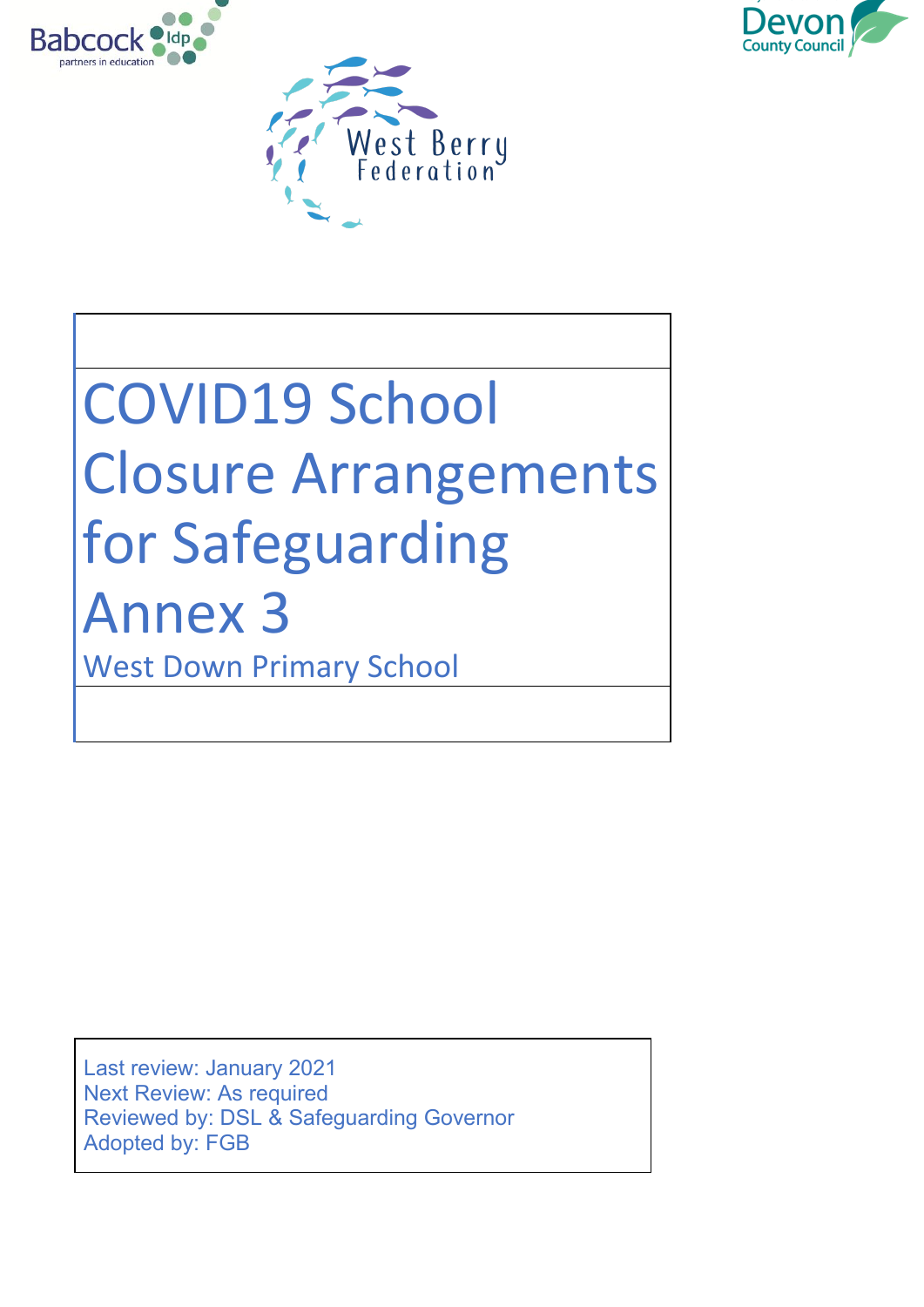#### **CORONA VIRUS school closure arrangements for Safeguarding and Child Protection at West Down Primary School Appendix 3**

- Policy owner: Su Carey, DSL
- Date ratified by governors: 21.01.21
- Date shared with staff: 21.01.21

*Contents: 1.0 Context*

*2.0 Vulnerable children*

- - *2.1 Attendance monitoring*
	- *2.2 How will this look in our schools*
	- *2.3 Those vulnerable children not attending school*
- *3.0 Designated Safeguarding Lead*
	- *3.1 DSL in school*
	- *3.2 Informing staff*
- *4.0 Reporting a concern*
	- *4.1 Reporting a concern about an adult/the HT*
- *5.0 Safeguarding training and induction*
- *6.0 Safer recruitment/volunteers and movement of staff*
- *7.0 Online safety in schools and colleges*
	- *7.1 Children and online safety away from school and college*
	- *7.2 Online safety at home*
- *8.0 Supporting children not in school*
- *9.0 Peer-on-Peer abuse*

## **1.0 Context**

*This appendix has been developed in response to and aligned to DfE guidance [Restricting](https://www.gov.uk/government/publications/actions-for-schools-during-the-coronavirus-outbreak) [attendance](https://www.gov.uk/government/publications/actions-for-schools-during-the-coronavirus-outbreak) during the national lockdown: schools updated 7 th January 2021 and the Schools Safeguarding of Vulnerable Children during Covid-19 updated by Devon LA 12 th January 2021.*

From 6<sup>th</sup> January 2021 parents were asked to keep their children at home, wherever possible, and for schools to remain open only for those children of workers **critical to the COVID response** - who absolutely need to attend.

Schools and all childcare providers were asked to provide care for a limited number of children –

- **children who are vulnerable** (see para 2), and
- children whose parents are critical to the COVID response and cannot be safely cared for at home.

This appendix of the Safeguarding, and Child Protection policy contains details of our individual safeguarding arrangements during this period of time and is likely to be reviewed at regular intervals particularly when new advice is released by the LA.

It remains the case that **safeguarding is everybody's responsibility**, therefore this additional information needs to be shared with all staff and volunteers who in turn must read, digest and seek support from their DSL team or school leaders if further clarification is required. All staff should continue to have access to the Child Protection policy, Code of Conduct and KCSiE 2020 where further details and information can be found.

The schools' safeguarding team (DSL, Safeguarding Governor etc) and their contact details can be found in the main body of the Schools Safeguarding Policy. Changes to the DSL and DDSL during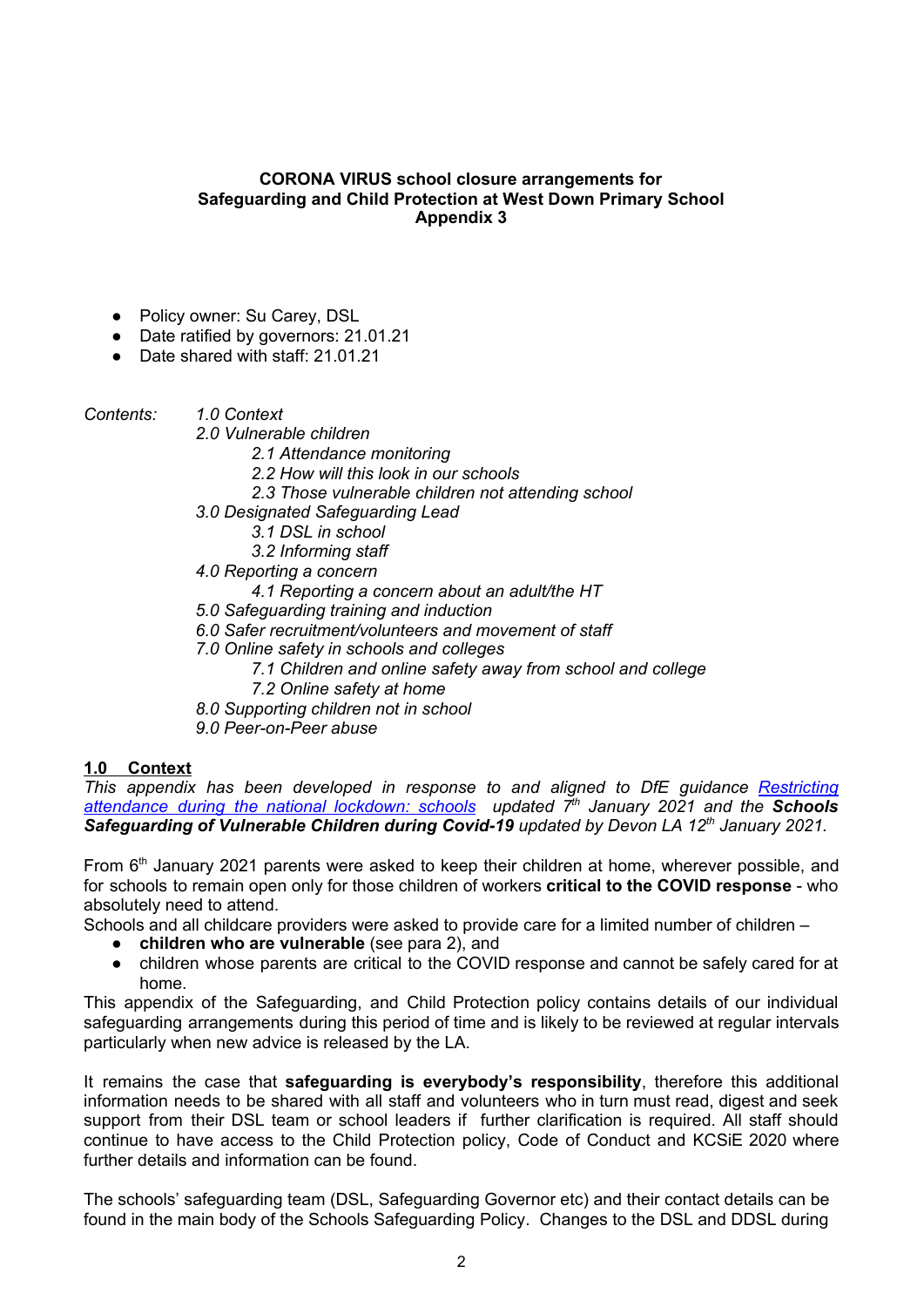these exceptional circumstances can be found in para 3 of this appendix. Any changes will be shared with all staff and volunteers of the school.

## **2.0 DfE Vulnerable children**

#### **As per Dec 31 st 2020 - Vulnerable children and young people include those who:**

- are assessed as being in need under section 17 of the Children Act 1989, including children and young people who have a child in need plan, a child protection plan or who are a looked-after child
- have an education, health and care (EHC) plan
- have been identified as otherwise vulnerable by educational providers or local authorities (including children's social care services), and who could therefore benefit from continued full-time attendance, this might include:
	- o children and young people on the edge of receiving support from children's social care services or in the process of being referred to children's services
	- o adopted children or children on a special guardianship order
	- o those at risk of becoming NEET ('not in employment, education or training')
	- o those living in temporary accommodation
	- o those who are young carers
	- o those who may have difficulty engaging with remote education at home (for example due to a lack of devices or quiet space to study)
	- o care leavers
	- o others at the provider and local authority's discretion including pupils and students who need to attend to receive support or manage risks to their mental health

School leaders must also consider the health, safety and wellbeing of staff and all other children attending the setting. If a child is unwell, or showing the symptoms of Coronavirus (as defined by current government guidelines) or the school has information that parents are not following current government guidelines they will expect the child to remain at home and offer provision and support remotely informing relevant partner agencies. This will include establishing regular contact with the family until such time as they have adhered to guidelines enabling the now well or symptom free child to return to school. Leaders will use their professional discretion, working with any partner agencies and LA officers should other exceptional circumstances exist whereby a child compromises the health, wellbeing or safety of staff or other children.

West Down Primary School will continue to work with and support children's social workers to help protect vulnerable children. This includes working with and supporting children's social workers and the local authority virtual school head (VSH) for looked-after and previously looked-after children. If current plans and support packages exist for these pupils the school will continue to provide for these as best as possible in conjunction with the relevant agencies. The lead person for this will be: Su Carey/Faye Poynter.

There is an expectation that vulnerable children who have a social worker will attend an education setting, so long as they do not have underlying health conditions that put them at risk. In circumstances where a parent does not want to bring their child to an education setting, and their child is considered vulnerable, the social worker and school will explore the reasons for this directly with the parent. Where parents are concerned about the risk of the child contracting CORONAVIRUS, West Down Primary School or the social worker will talk through these anxieties with the parent/carer following the advice set out by Public Health England. We will encourage our vulnerable children and young people to attend school, including remotely if needed.

## **2.1 Attendance monitoring**

Schools must continue to monitor and record attendance daily for all children, this must include vulnerable children, children of critical workers and children who are receiving remote learning. Schools must record attendance using their usual in house attendance recording systems and the LA will monitor this data in their usual way, however schools must ensure that they are recording attendance using the appropriate attendance codes which are highlighted below.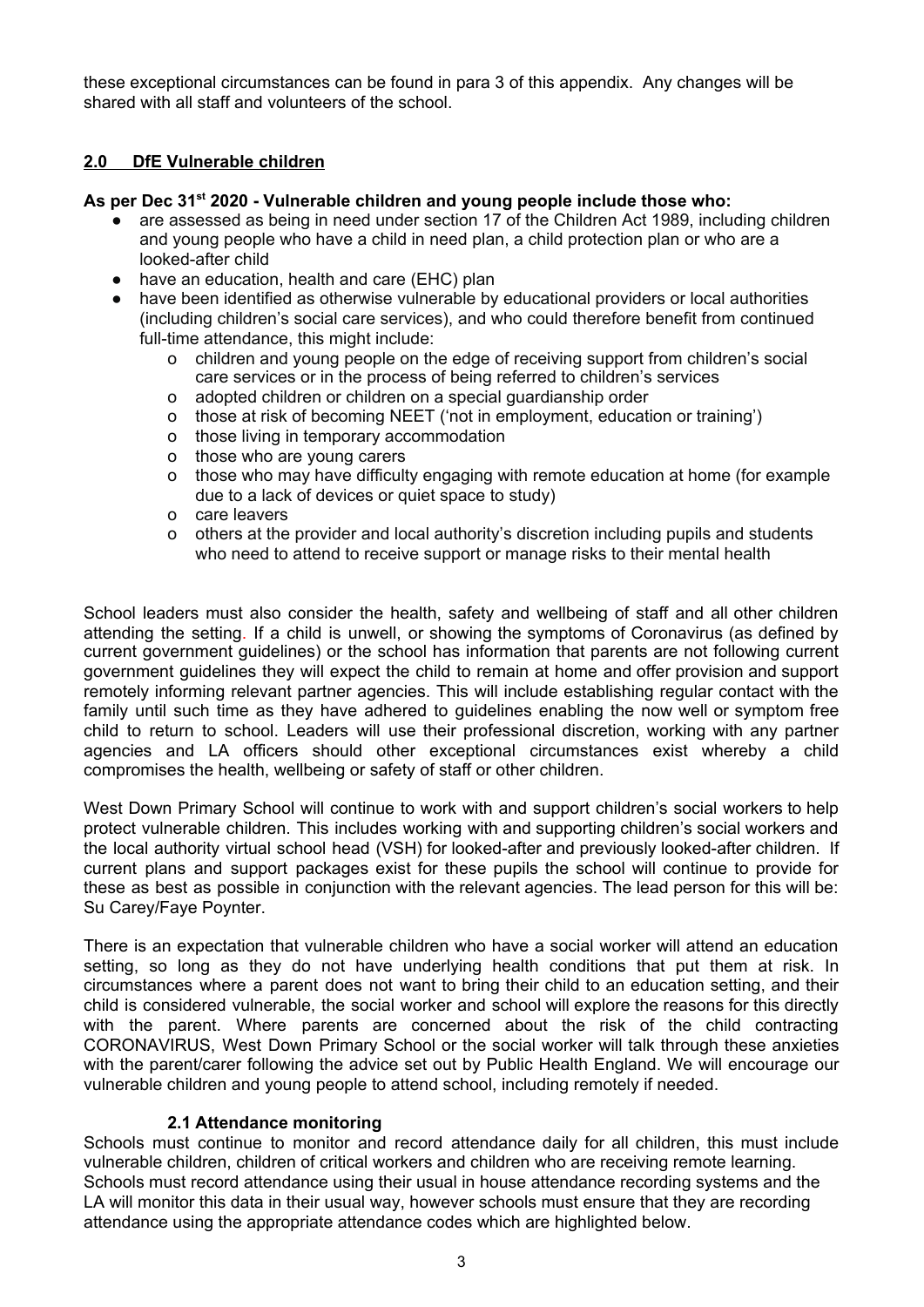If schools are unable to submit attendance using their usual in house attendance recording system, they must completed and submit the daily vulnerable children return instead.

The DSL or Deputy DSL will review their RAG ratings for this group at least weekly taking into account any reported concerns from school contact or any information from partner agencies such as ViST reports. Any changes will be recorded on the schools central vulnerable group spreadsheet and shared with the Headteacher if not DSL.

# **2.2 Vulnerable children - attendance**

Schools must expect vulnerable children to attend the setting 5 days a week. School should ensure that all vulnerable children are marked present or absent every day.

If a vulnerable child is also shielding (and this has been agreed as appropriate by all parties) school must code the child using the X attendance code.

If a vulnerable child is absent due to illness school must code the child using the I attendance code. If a vulnerable child is isolating due to possible contact with a positive case of Covid, school must code the child using the X attendance code for that period.

If vulnerable children are regularly absent from school and the school are not happy with reason for the absence (for example due to shielding) the school must follow usual absence escalation processes and contact the EWO team for support. If the setting feel that the child is risk the school must escalate their concerns appropriately to other agencies.

# **2.3 Critical worker children – attendance**

Where possible schools should offer children of critical workers access to onsite learning 5 days a week. School should ensure that all children of critical workers are marked present or absent every day.

If a child of a critical worker is absent as they only require provision on a part time basis the school must code the child using the C attendance code.

If a child of a critical worker is absent due to illness school must code the child using the I attendance code.

If a child of a critical worker is isolating due to possible contact with a positive case of Covid, school must code the child using the X attendance code for that period.

## **2.4 All other children – attendance**

School should ensure that all other children who are receiving remote learning are marked as attendance code X.

# **3.0 Designated Safeguarding Lead (DSL)**

West Down Primary School has a Designated Safeguarding Lead (DSL) and a number of Deputy DSL. During this extra ordinary situation their contact details are as follows:

| Role         | Name         | <b>Contact Number</b>     | <b>Email</b>                        |
|--------------|--------------|---------------------------|-------------------------------------|
| Designated   | Su Carey     | Contact numbers for all   | careys@westberryfederation.org.uk   |
| Safeguarding |              | DSL/DDSL are currently    |                                     |
| Lead         |              | available to all staff on |                                     |
| Deputy       | Faye         | the shared drive.         | poynterf@westberryfederation.org.uk |
| Designated   | Poynter      |                           |                                     |
| Safeguarding |              | <b>West Down Primary</b>  |                                     |
| Lead         |              | School: 01271 883493      |                                     |
| Deputy       | Lucy Jones   |                           | jonesl@westberryfederation.org.uk   |
| Designated   |              |                           |                                     |
| Safeguarding |              |                           |                                     |
| Lead         |              |                           |                                     |
| Deputy       | Trefor Jones |                           | jonest@westberryfederation.org.uk   |
| Designated   |              |                           |                                     |
| Safeguarding |              |                           |                                     |
| Lead         |              |                           |                                     |
| Deputy       | Tim Spelman  |                           | spelmant@westberryfederation.org.uk |
| Designated   |              |                           |                                     |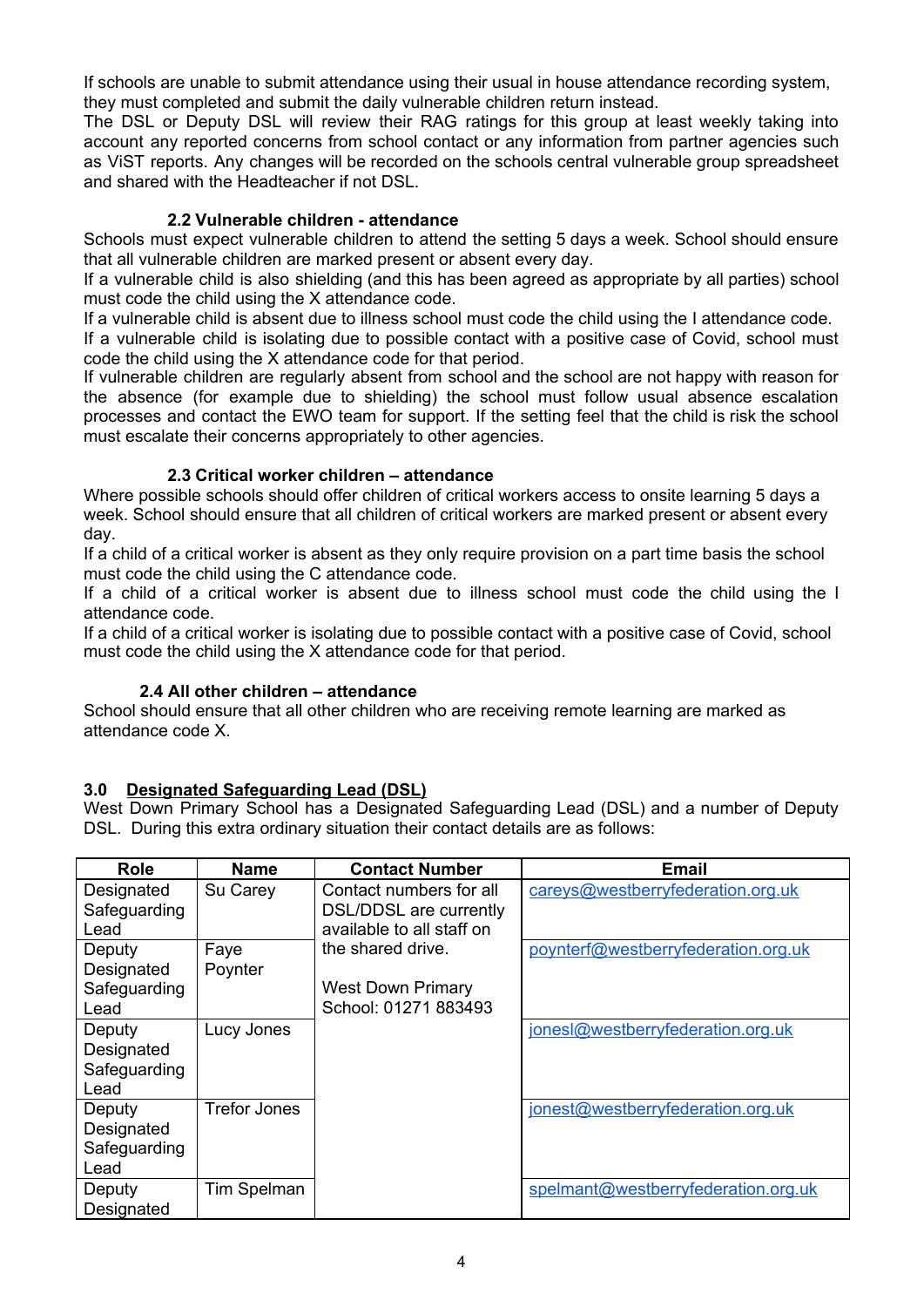| Safeguarding<br>Lead                         |                             |                                        |
|----------------------------------------------|-----------------------------|----------------------------------------|
| Deputy<br>Designated<br>Safeguarding<br>Lead | Julie Gooch                 | goochj@westberryfederation.org.uk      |
| Deputy<br>Designated<br>Safeguarding<br>Lead | Sarah<br><b>Hutchings</b>   | hutchingss@westberryfederation.org.uk  |
| Deputy<br>Designated<br>Safeguarding<br>Lead | Louise<br>Davidson          | davidsonl@westberryfederation.org.uk   |
| Safeguarding<br>Governor                     | David<br>Richardson         | richardsond@westberryfederation.org.uk |
| Safeguarding<br>Governor                     | <b>Rev Caroline</b><br>Raby | rabyc@westberryfederation.org.uk       |

#### **3.1 DSL cover in school**

The optimal scenario is to have a trained DSL (or deputy) available on site. Where this is not the case a trained DSL (or deputy) will be available to be contacted via phone or online video - for example when working from home. Where a trained DSL (or deputy) is not on site, in addition to the above, a senior leader will assume responsibility for co-ordinating safeguarding on site. This might include updating and managing access to child protection records and liaising with the offsite DSL (or deputy) and as required liaising with children's social workers where they require access to children in need and/or to carry out statutory assessments at the school or college.

#### **3.2 Informing staff**

It is important that all school staff and volunteers have access to a trained DSL (or deputy), or the named school leader, West Down Primary School will inform all staff and volunteers of changes to the details above.

Therefore, each day staff on site will be made aware of who that person is and how to speak to them. The DSL will continue to engage with social workers and attend all multi-agency meetings, which can be done remotely or seek support and liaise with Early Help professionals.

Any changes to the DSL on duty will also be shared with those staff working from home via email. School will also have a daily information board sharing the DSL and safeguarding contacts for the day for all staff working on site.

Any changes to the Safeguarding team details will also be shared with Babcock LDP and Devon County Council.

#### **4.0 Reporting a concern**

Where staff have a concern about a child, they should continue to follow the process outlined in the school Safeguarding Policy which can be done remotely via email or through telephone. In the unlikely event that a member of staff cannot access any electronic system from home, they should email the Designated Safeguarding Lead, Headteacher or Safeguarding contact. This will ensure that the concern is received. Staff are reminded of the need to report any concern immediately and without delay. All staff should refresh themselves of the contact details for their local children's social care service: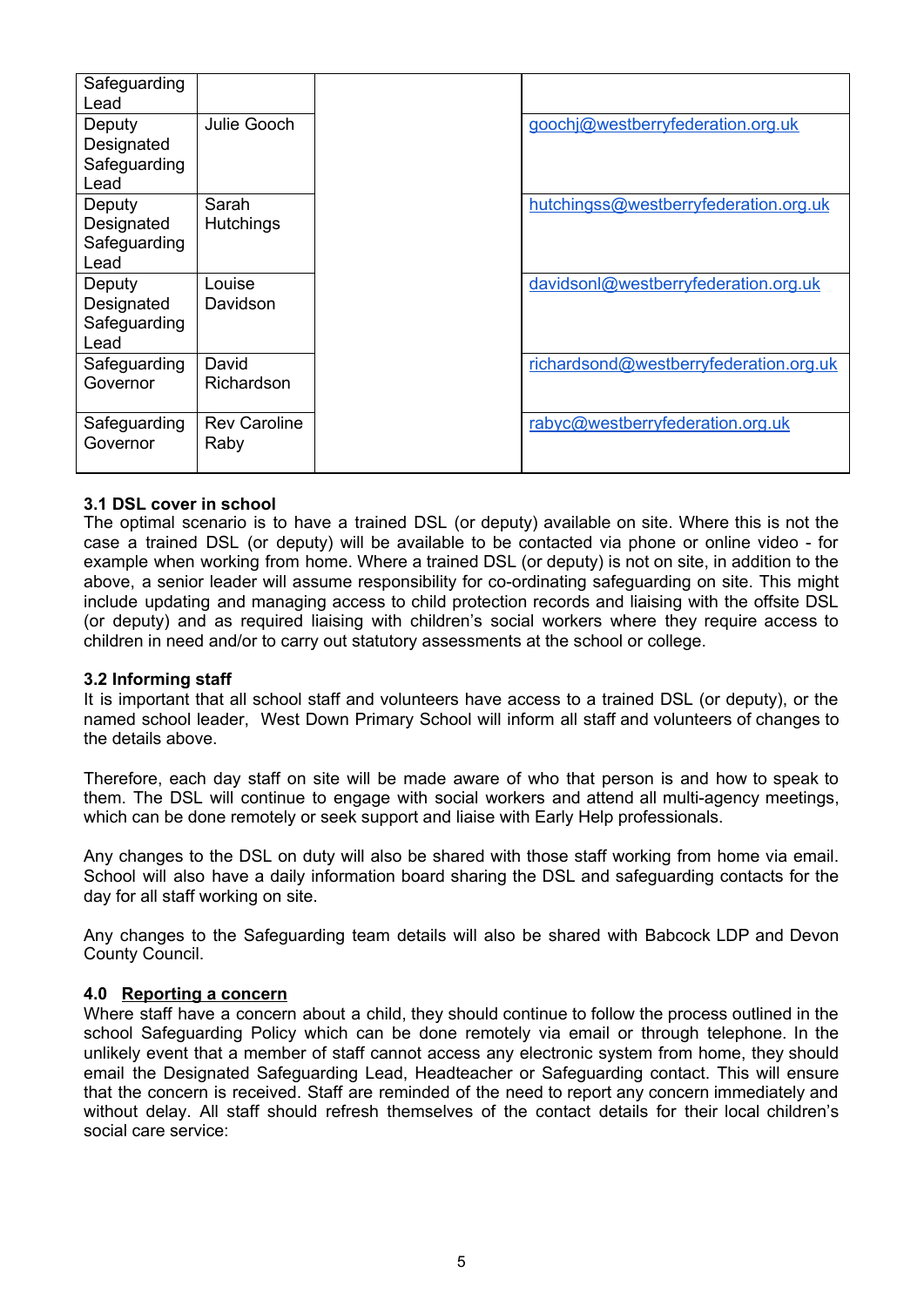**For Early Help, Consultation and Enquiries please contact:** Telephone: **0345 155 1071** Email: [mashsecure@devon.gov.uk](mailto:mashsecure@devon.gov.uk) Fax: 01392 448951 Enquiry Form available at: [https://new.devon.gov.uk/making-a-mash-enquiry](https://new.devon.gov.uk/educationandfamilies/child-protection/making-a-mash-enquiry)

Post: **Multi-Agency Safeguarding Hub, P.O. Box 723, Exeter EX1 9QS Emergency Duty Team** out of hours **0845 6000 388 Police** non-emergency 101

**For all LADO enquiries** Exeter (01392) 384964 [https://new.devon.gov.uk](https://new.devon.gov.uk/educationandfamilies/child-protection/managing-allegations-against-adults-working-with-children)

# **Early Help Team**

Senior Manager: TBC Manager Exeter and South: TBC Manager Mid & East: Ian Flett 07815 562 370 Manager South & West: Karen Hayes 07854 253424 Manager Northern: Sarah Simpson 07854 304 512

Locality Early Help Mailbox North: [earlyhelpnorthsecuremailbox@devon.gov.uk](mailto:earlyhelpnorthsecuremailbox@devon.gov.uk) Mid & East: [earlyhelpmideastsecuremailbox@devon.gov.uk](mailto:earlyhelpmideastsecuremailbox@devon.gov.uk) South & West: [earlyhelpsouthsecuremailbox@devon.gov.uk](mailto:earlyhelpsouthsecuremailbox@devon.gov.uk) Exeter: [earlyhelpexetersecuremailbox@devon.gov.uk](mailto:earlyhelpexetersecuremailbox@devon.gov.uk)

For emergencies outside of office hours please call: 0345 600 0388 or 0845 600 0388

## **4.1 Reporting a concern about an adult/the HT**

Where staff are concerned about an adult working with children in the school, they should report the concern to the Headteacher. If there is a requirement to make a notification to the Headteacher whilst away from school, this should be done verbally and followed up with an email to the Headteacher immediately.

Concerns around the Headteacher should be directed to the Chair of Governors: Donna Wright: [wrightd@westberryfederation.org.uk](mailto:wrightd@westberryfederation.org.uk) Andy Isaac: [isaaca@westberryfederation.org.uk](mailto:isaaca@westberryfederation.org.uk)

# **5.0 Safeguarding training and induction**

DSL training will continue to be available virtually, therefore it is important that any staff that are acting within a DSL or DDSL capacity undertakes appropriate level of training. All school staff must continue to have safeguarding training and have read part 1 of Keeping Children Safe in Education (2020), DSLs should ensure they communicate with staff any new local arrangements, so they know what to do if they are worried about a child. This should be achieved through emails and similar electronic means.

Where new staff or volunteers are recruited they will continue to be provided with a safeguarding induction.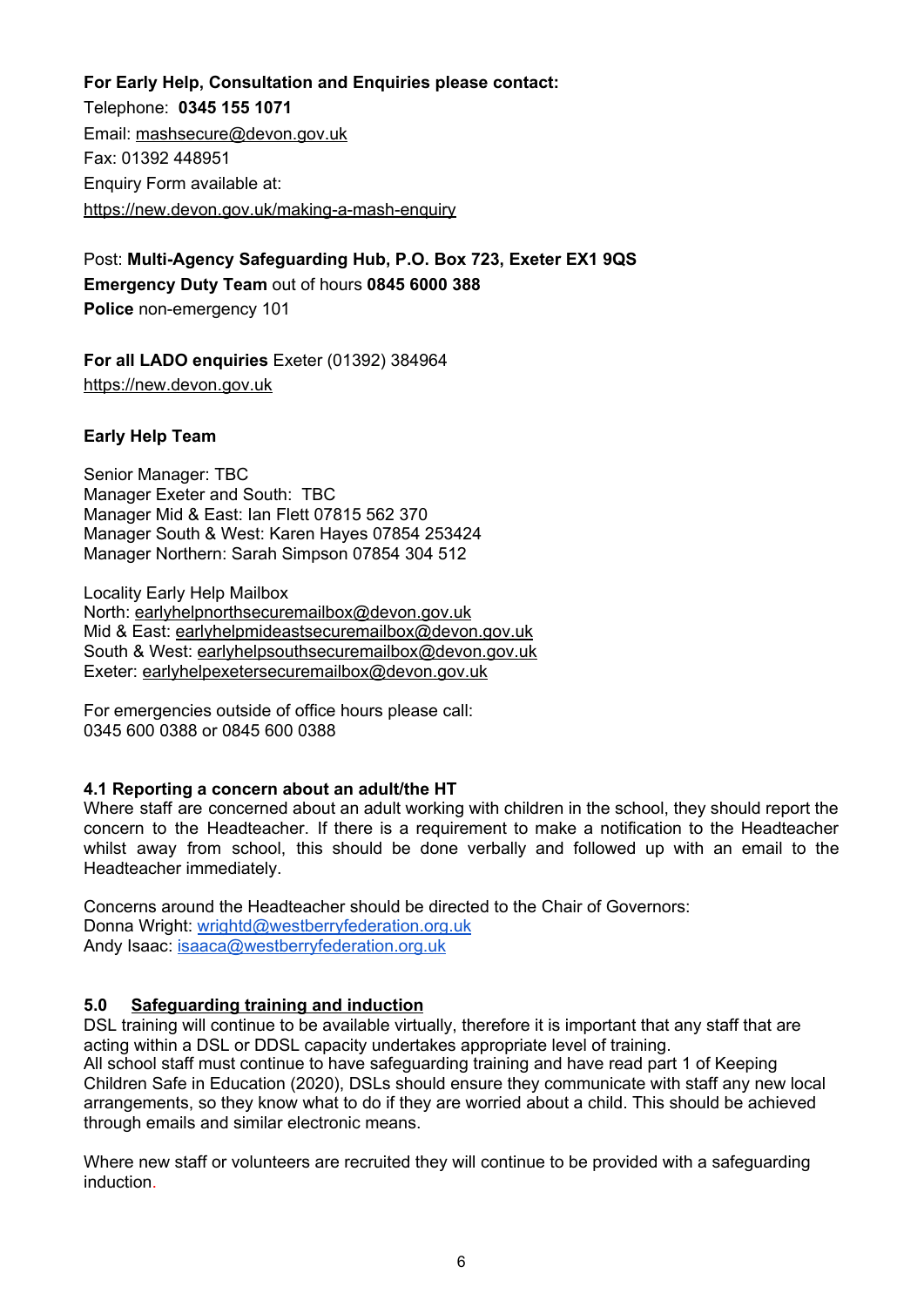# **6.0 Safer recruitment/volunteers and movement of staff**

It remains essential that people who are unsuitable are not allowed to enter the children's workforce or gain access to children. When recruiting new staff, West Down Primary School will continue to follow the relevant safer recruitment processes for their setting, including, as appropriate, relevant sections in part 3 of Keeping Children Safe in Education (2020) (KCSIE).

In response to CORONAVIRUS, the Disclosure and Barring Service (DBS) has made changes to its guidance on standard and enhanced DBS ID checking to minimise the need for face-to-face contact. Where West Down Primary School are utilising volunteers, we will continue to follow the checking and risk assessment process as set out in paragraphs 183 -188 of KCSIE. Under **no circumstances** will a volunteer who has not been checked be left unsupervised or allowed to work in regulated activity. West Down Primary School will continue to follow the legal duty to refer to the DBS anyone who has harmed or poses a risk of harm to a child or vulnerable adult. Full details can be found at paragraph 179 of KCSIE. West Down Primary School will continue to consider and make referrals to the Teaching Regulation Agency (TRA) as per paragraph 182 of KCSIE and the TRA's 'Teacher misconduct advice for making a referral. During the coronavirus period all referrals should be made by emailing [Misconduct.Teacher@education.gov.uk](mailto:Misconduct.Teacher@education.gov.uk) Whilst acknowledging the challenge of the current National emergency, it is essential from a safeguarding perspective that any school is aware, on any given day, which staff/volunteers will be in the school or college, and that appropriate checks have been carried out, especially for anyone engaging in regulated activity. As such, West Down Primary School will continue to keep the single central record (SCR) up to date as outlined in paragraphs 164 to 173 in KCSIE.

Where movement of staff within a Federation or Trust to a school that is not their normal place of work is required, schools should seek assurance from the Multi-Academy Trust or Federation HR Manager or equivalent Senior Leader that the member of staff has received appropriate safeguarding training and all pre-employment safeguarding requirements are in place. They should be identified as a visitor and do not need to be recorded within the SCR.

Upon arrival, they must have access to a copy of the receiving setting's child protection policy, confirmation of local processes and confirmation of DSL arrangements and contact details.

## **7.0 Online safety in schools and colleges**

West Down Primary School will continue to provide a safe environment, including online. This includes the use of an online filtering system. Where students are using computers in school, appropriate supervision will be in place.

## **7.1 Children and online safety away from school and college**

It is important that all staff who interact with children, including online, continue to look out for signs a child may be at risk or suffering abuse. Any such concerns should be dealt with as per the Child Protection Policy and where appropriate referrals should still be made to children's social care and as required, to the police. Online teaching should follow the same principles as set out in the code of conduct.

West Down Primary School will ensure any use of online learning tools and systems is in line with privacy and data protection/GDPR requirements. Below are some things to consider when delivering virtual lessons, especially where webcams are involved:

- No 1:1s, groups only, unless as a result of risk assessments confirmed with the Headteacher.
- Staff and children must wear suitable clothing, as should anyone else in the household.
- Any computers used should be in appropriate areas be mindful of picture in backgrounds.
- The live class should be recorded so that if any issues were to arise, the video can be reviewed.
- Live classes should be kept to a reasonable length of time, or the streaming may prevent the family 'getting on' with their day.
- Language must be professional and appropriate, including any family members in the background.
- Staff must only use platforms agreed by school leaders